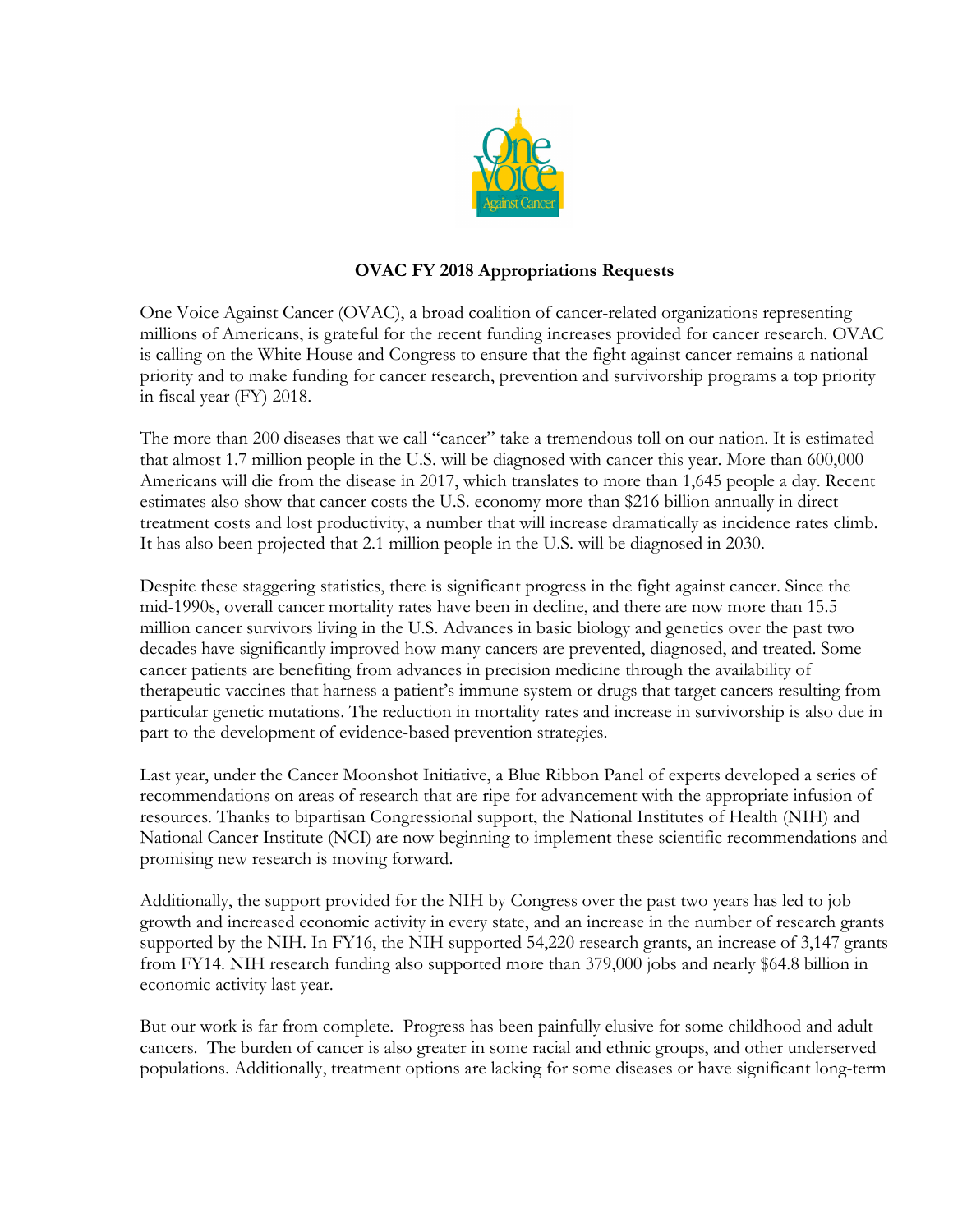side effects. This is especially true for those suffering from metastatic disease, which is among the leading cause of cancer-related deaths. Even for all the cancers for which we have effective tools, many questions remain unanswered.

OVAC urges Congress to provide the NIH with at least \$36.2 billion in FY 2018, including at least \$6 billion for the NCI. This amount includes funding provided through the 21st Century Cures for targeted initiatives such as the Beau Biden Cancer Moonshot Initiative. Funding the NIH and NCI at this level would help advance the scientific momentum envisioned by the 21st Century Cures Act and ensure that the targeted funding provided from Cures serves its intended purpose and supplements the NIH's base budget.

The role of prevention in the fight against cancer is also critical. We know that about half of all cancer deaths could be avoided by simply using the knowledge and tools that are already available to us. The Centers for Disease Control and Prevention (CDC) cancer prevention and control programs provide vital resources to every state for cancer monitoring and surveillance, screening programs, tobacco cessation, state cancer control planning and implementation, survivorship programs, and awareness initiatives targeting skin, prostate, colon, and ovarian cancers. Because of funding shortfalls, fewer than one in ten eligible women currently receive screenings through the National Breast and Cervical Cancer Early Detection Program (NBCCEDP)**.** Overall, 2.6 million or 13.5 percent of women aged 40-64 will remain uninsured and eligible for breast cancer screening services through the program in 2017. Similarly, 5.7 million or 14.6 percent of women (age 21-64) will remain uninsured in 2017 and will be eligible for cervical cancer screening through NBCCEDP. For colorectal cancer screening, nearly 2.7 million or 13.4 percent of men and women aged 50-64 will remain eligible for services offered through the Colorectal Cancer Control Program in 2017. The cloud of uncertainty that hangs over Medicaid makes these programs even more essential to underserved populations than they have been the past few years.

OVAC also opposes the proposed elimination, consolidation, and funding cut for the CDC disease awareness and education programs. Adequate funding for each of the CDC cancer programs in FY 2018 will ensure that a half-million women are screened for breast and cervical cancer, allow tens of thousands of men and women to have access to colorectal screening, enable proper monitoring of state- and local-based cancer patterns and trends, and provide greater support for state and local awareness and education programs for prostate, skin, gynecologic, and colorectal cancers. It is also imperative that the CDC has sufficient resources to address the unique needs of the growing population of survivors who are living with, through and beyond a cancer diagnosis. We know that even after treatment ends, the cancer journey does not, and many survivors face long-term emotional, physical and financial side effects.

Additionally, oncology nurses are on the front lines when it comes to providing quality cancer care, and contribute significantly to cancer research. More funding for the Health Resources and Services Administration's nurse training programs is necessary to ensure enough resources to fund a higher rate of nursing scholarships and loan repayment applications and to support other essential endeavors to address the current and future nursing workforce shortage.

Funding for cancer research, prevention, survivorship, and nursing must continue to be top budget priorities in order to increase the pace of progress in the fight against cancer. OVAC once again calls